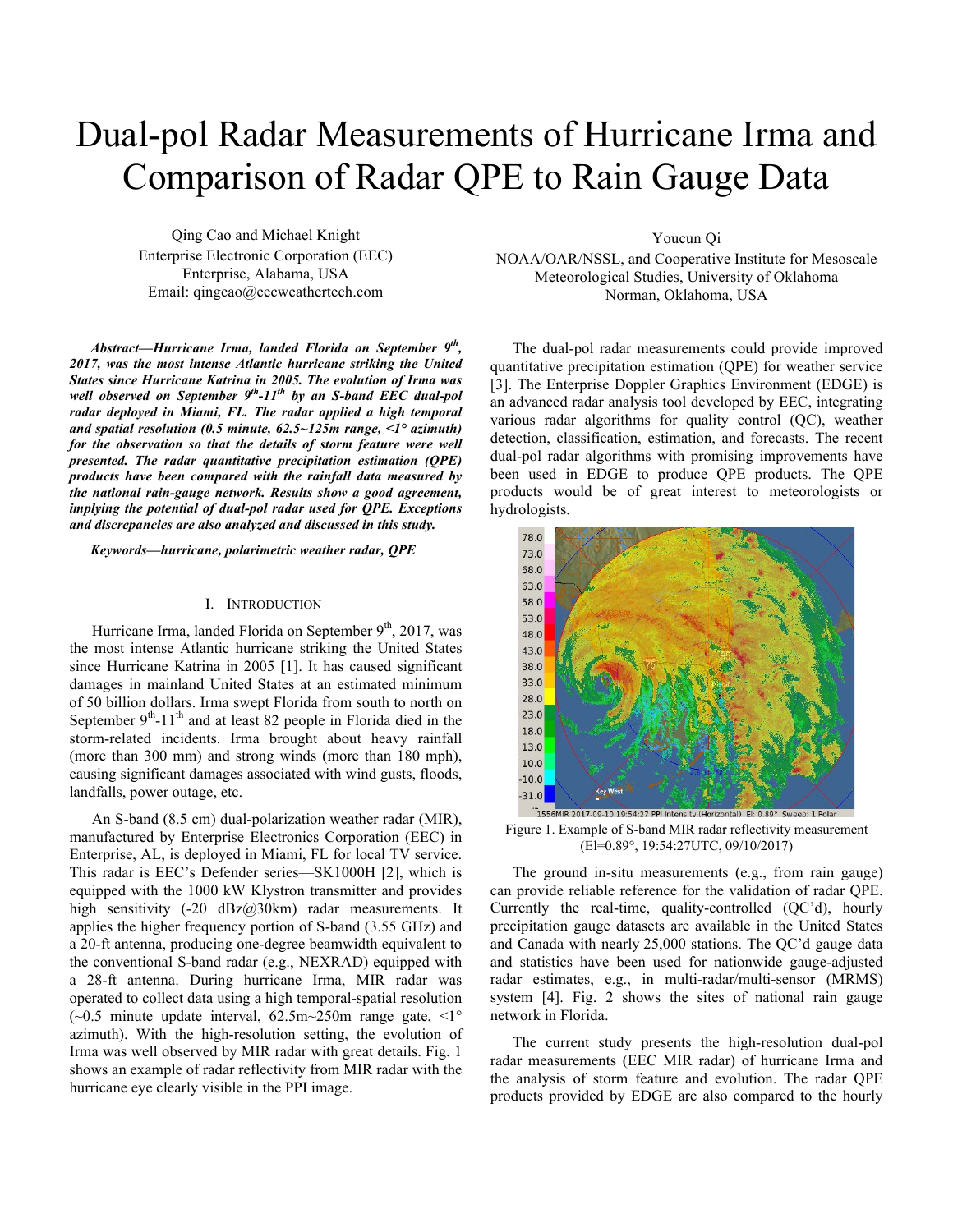measurements of rain gauge, which have been QC'd by MRMS system.



Figure 2. Sites of national rain gauge network in Florida

# II. DATA DESCRIPTION

The available radar data are from  $10:00:27$ UTC on Sept.  $9<sup>th</sup>$ to  $04:00:23$ UTC on Sept.  $11<sup>th</sup>$ . During this period, MIR radar generally applied the following configurations for data collection.

- PRF: 330Hz or 700Hz
- Range: 200 km or 480 km
- Gate width: 62.5 m, 125 m or 250 m
- Sample number: 20, 35, or 50
- Elevation angle:  $0.5^\circ$ ,  $0.8^\circ$  or  $0.9^\circ$
- Scan speed:  $12 \degree$ /s

All the radar volume scans had one sweep only so that the data were updated fast (0.5-min interval). Although the specific attenuation at S-band is small, the precipitation attenuation might be considerable given the strong intensity and the wide coverage of hurricane Irma. The precipitation attenuation has been corrected for the radar data in EDGE.

The available rain gauge data include the national network hourly observations from  $00:00$ UTC on Sept.  $9<sup>th</sup>$  to 23:00UTC on Sept.  $11<sup>th</sup>$ . In addition to hourly-accumulated rainfall (unit in mm), the latitude, longitude, time shift, and QC flag are also provided. In spite of the errors of rain gauge data, the current study assumes gauge measurements as ground truth.

MIR radar is located at (N25.9847°, W80.3460°). The rain gauge sites within 180 km from the radar were sorted out for the comparison with radar QPE products. Considering the radar beam might illuminate the upper portion of precipitating cloud, the rainfall might be under-estimated by radar in the long distance.

# III. DESCRIPTION OF EDGE QPE

EEC radar software—EDGE provides a turnkey solution for radar QPE (rain, snow) on single-pol or dual-pol weather radars of S-band, C-band, and X-band. QPE module is usually configured with attenuation correction (AC) module in EDGE processing chain. AC provides the legacy correction approach, which is based on the iterative processing of radar reflectivity. EDGE also has the dual-pol version of correction, which is based on the differential phase as follows.

$$
Z^* = Z + a\Phi_{dp}, \text{ and } Z_{DR}^* = Z_{DR} + b\Phi_{dp} \tag{1}
$$

where superscript "\*" denotes corrected variables. Correction coefficients *a* and *b* can be configured for different radar bands. Before applying (1),  $Φ_{dp}$  data are smoothed, unwrapped, and corrected for initial offset in a pre-processing module.

There are five different QPE estimators applied in EDGE:  $R(Z)$ ,  $R(K_{dp})$ ,  $R(Z, Z_{DR})$ ,  $R(K_{dp}, Z_{DR})$ , and  $R(A)$ . The former four estimators use the power-law relations with following forms:

$$
Z=aR^{b}
$$
,  $R=aK_{dp}^{b}$ ,  $R=aZ^{b}Z_{DR}^{c}$ , and  $R=aK_{dp}^{b}Z_{DR}^{c}$  (2)

where, parameters *a*, *b*, and *c* vary for different estimators and radar bands. R(A) estimator was recently developed by the scientists at National Severe Storm Laboratories (NSSL) [5]. R(A) estimator is based on the specific attenuation (A) and has shown great advantages in mitigating radar partial beam blockage and miscalibration during the QPE.

EDGE provides default configures for all the parameters used in AC module and QPE estimators for S-, C-, or X-band radar applications. These parameters are flexible for the custom tuning by users in order to get optimal results in different locations and events. Besides all these embedded AC and QPE modules, EDGE also provides the application programming interface (API) capability for users to develop new algorithms of attenuation correction and radar QPE.

# IV. DATA ANALYSIS

Fig. 3 shows an example of dual-pol radar measurements of Irma:  $Z_H$ ,  $Z_{DR}$ ,  $\rho_{hv}$ , and  $\Phi_{dp}$ . For this case, the radar was operating in the long-range mode with a low PRF (=330Hz). The measurements cover more than 300km radius but the radar beam apparently overshot the cloud at far range. The hurricane eye with  $\sim$ 30 km in diameter is visible at  $\sim$ 135 km away from the radar in the west. The most intense radar echoes appear in the north portion of eyewall with the highest reflectivity more than 55 dB. The whole cyclone system was moving northward and several incomplete/rings of cloud cells were visible with a counter-clockwise rotation.

As Fig. 3 shows, the radar echoes are relatively higher in the rings than elsewhere. The precipitating cloud is less visible in the southwest of eye. Most of precipitation occurred in north/northeast/east region of eye. Most outer layer areas (away from the eye) have the moderate precipitation with 30-45 dBZ reflectivity. Both  $Z_H$  and  $Z_{DR}$  images clearly show the storm feature of several (incomplete) rings.

The  $Z_{DR}$  is relatively higher in the rings while it is generally small (e.g.,  $\sim$ 1 dB or less) in other regions. A few  $Z_{DR}$  pixels show slightly negative values. It is likely due to the attenuation or the bias, which was not well corrected. The negative  $Z_{DR}$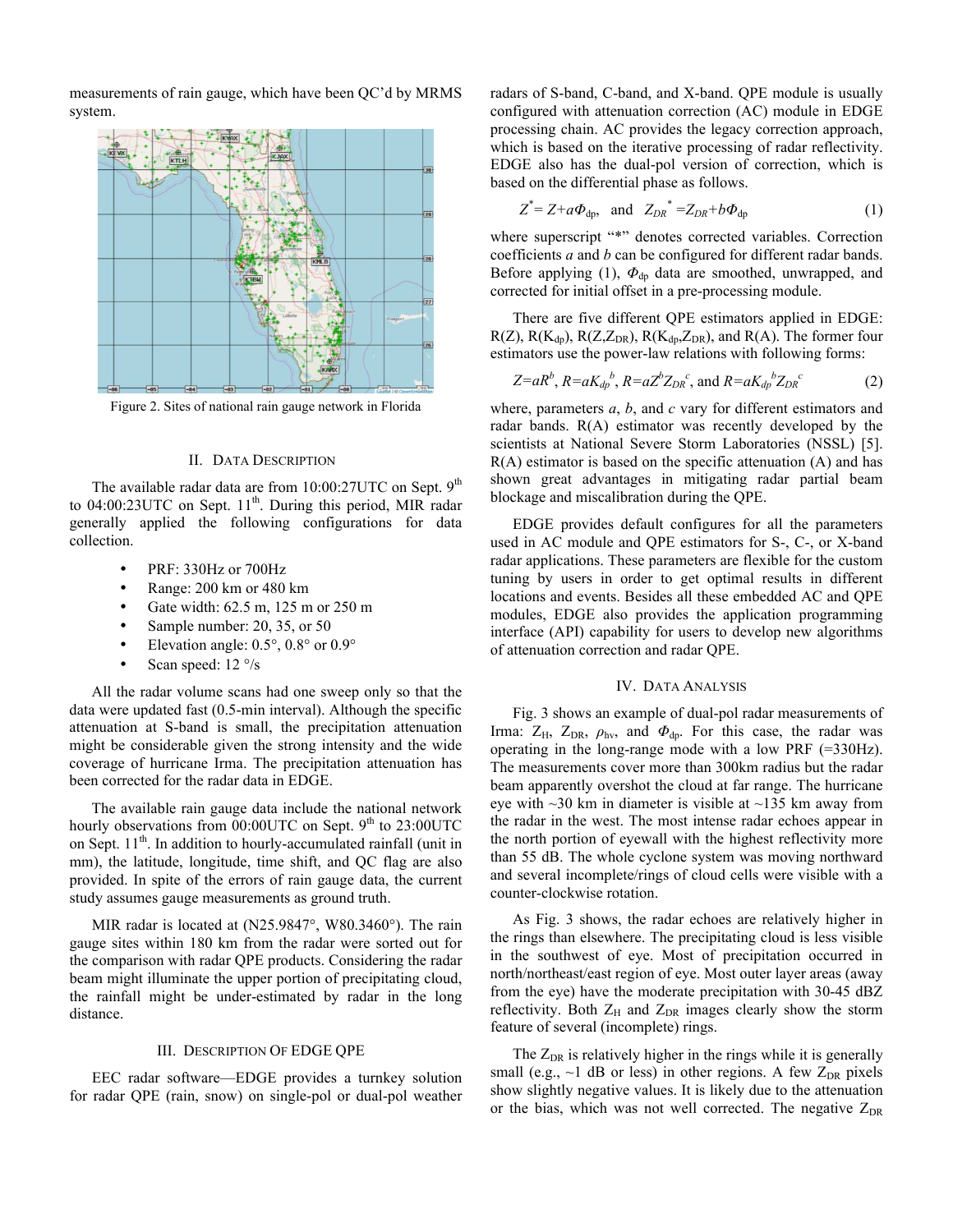shown beyond 240km is attributed to low SNR signals (noise effect). The noise contamination is likely seen in the northern edge as well with a reduction of  $Z_H$  but an increase of  $Z_{DR}$ .

The  $\rho_{\text{hv}}$  data have high values ( $>0.98$ ) in the rain region within the range of 140 km. Beyond 140 km,  $\rho_{hv}$  values are slightly reduced due to the likely mixing phase of hydrometeors. At the edge of rain cell, noise effect also contributes to the reduction of  $\rho_{\text{hv}}$ .





Figure 3. Dual-pol radar measurements of MIR radar: (from top to bottom) ZH, ZDR, *ρ*hv, and *Φ*dp (El=0.5°, 20:19UTC, 09/10/2017).

Because of the large coverage of precipitation region,  $\Phi_{\text{dn}}$ shows an increase of several tens of degrees and up to more than 170 degrees. The largest gradient appears in the area of eyewall, implying the heavy precipitation there. The folded  $\Phi_{dp}$ data will be unwrapped in the pre-processing module used for attenuation correction.

Fig. 4 and Fig. 5 show the storm evolution of Irma with PPI images of reflectivity  $(Z_H)$  and radial velocity  $(V_H)$ . The whole Irma system was spinning counterclockwise with the wide coverage of more than 500 km in radius. Several enhanced storm chains are visible in the huge circulation.

The first image of Fig. 4 shows the furthest enhanced storm chain (more than 400km away from the eye of Irma) was sweeping over southern Florida peninsula at 00:25UTC on 09/10/17. The Irma core was approaching Key West in the southeast direction from Cuba. During this period, the warm sea surface temperatures and low wind shear helped to sustain and strengthen hurricane intensity. The motion of Irma core was slowing down and it was strengthened from category 3 to category 4 before it hit the Keys.

The second image shows the north portion of Irma when the strengthened Irma brought about abundant precipitation in southern Florida peninsula. The eye of Irma was visible near Key West in radar images around 10:00UTC (not shown). The strengthened hurricane began to move northwards until the hurricane core landed on mainland Florida about 10 hours later. The cooler and drier air on the land helped to weaken the storm intensity. Irma began to degrade to category 2 after its core landed.

The third and fourth images show the intense process of Irma before its core landed Florida. The storm chains are not evident because there are wide coverage of intense precipitating clouds around the eye of Irma, mainly in the north and south directions. The sustained intense precipitation in the vast circulation region caused hazardous flooding and landfall in Southern Florida.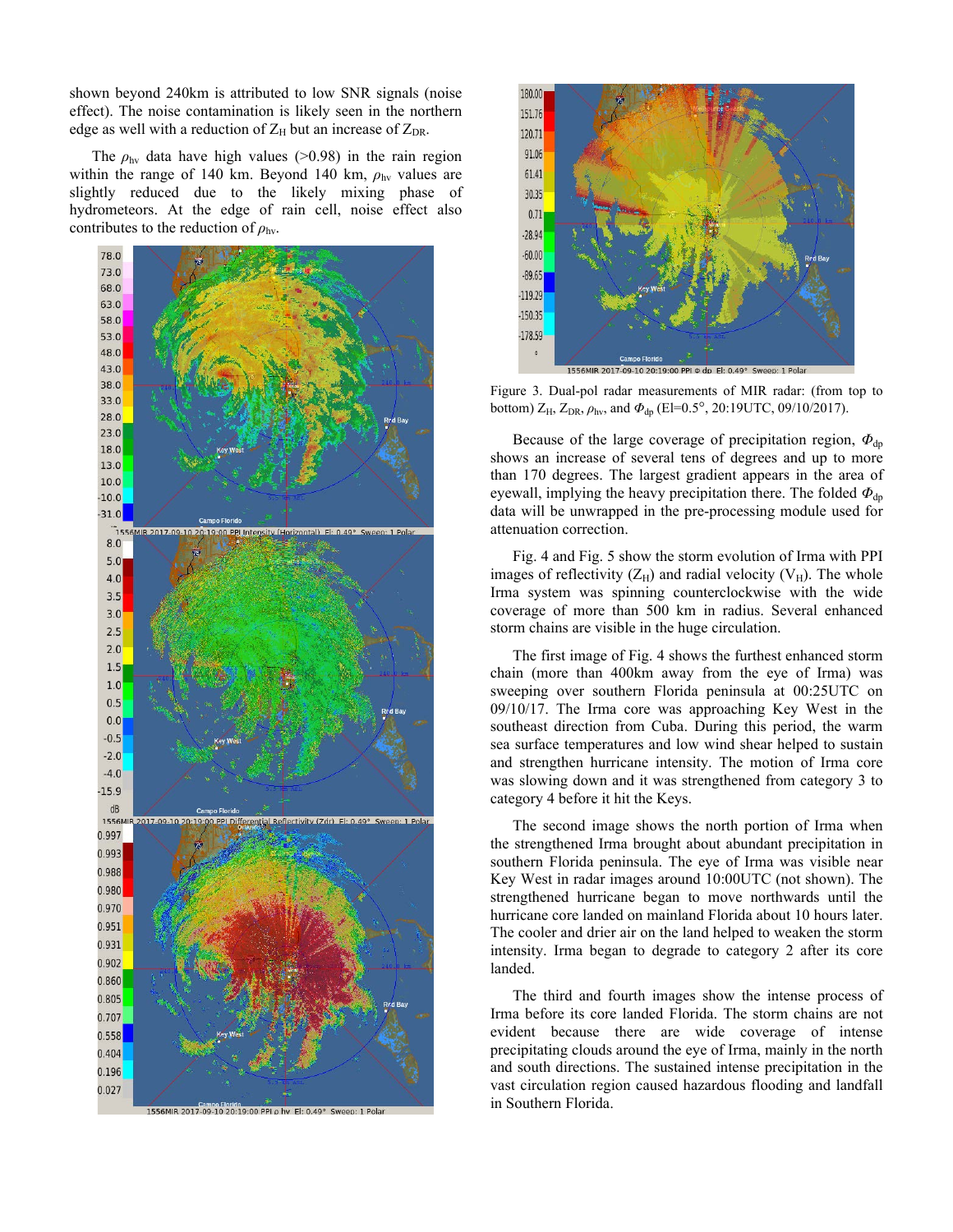The fifth and sixth images show the degradation process of Irma after the landing. Apparently, the land interaction gradually weakened the favorable conditions of hurricane and reduced Irma intensity. The reflectivity near eye region began to decrease and the coverage of precipitating clouds was also reduced. As a result, the storm chains included in the circulation were more visible. The outer layer of circulation existed a long chain of convective storm with enhanced radar reflectivity. This long chain is the band feature of the cyclone. With further moving northward into inland, Irma weakened to a tropical depression over the Georgia-Alabama border one day later on 09/12/17.



Figure 4. Evolution of Irma:  $Z_H$ , measurements at 00:25:10 UTC (09/10/2017), 06:35:00 UTC, 15:01:15 UTC, 19:29:12 UTC, 22:39:00 UTC, and 00:58:33 UTC (09/11/2017).

The Nyquist velocity of radar was 59.5 m/s (133 mph) given the PRF was set to 700Hz. Therefore, the radar could resolve the radial velocity without ambiguity in most of storm region. The small circle of folding velocity is visible near the eye of Irma, indicating the strong winds in the eyewall there. The symmetry of negative/positive velocity regions with respect to the zero velocity curves indicates the circulation of whole system. The orientation of zero velocity curves also

gives the direction of storm motion. As shown in the first image of Fig. 5, Irma was moving towards west. It was moving towards northwest and north as shown in the third and fourth images, respectively. Fig. 5 shows that the maximum radial velocity is generally found in the region close to the eye area and parallel to the storm motion. Overall, the velocity images of MIR radar look quite smooth with few noisy pixels, implying the high quality of velocity data generated by the radar.



Figure 5. The same as Fig. 4 except for  $V_H$  measurements

#### V. RAINFALL ESTIMATION

The raw radar measurements were processed with EDGE processing chain for rainfall estimation, which also includes data quality control and attenuation correction. Fig. 6 gives an example of rainfall rate output from EDGE QPE module. The default AC and QPE configurations without optimal tuning are used in this figure, given as follows:

$$
Z^* = Z + 0.017 \times \Phi_{dp}
$$
, and  $Z_{DR}^* = Z_{DR} + 0.003 \times \Phi_{dp}$  (3)

$$
R=0.0067\times Z^{0.93}Z_{DR}^{-3.43}
$$
 (4)

It is noted that the instantaneous rainfall rate is more than 150 mm/h near the eye area. The rainfall in the region away from eye area is not as intense as there but relatively heavier precipitation has occurred in several evident storm chains (i.e., incomplete rings).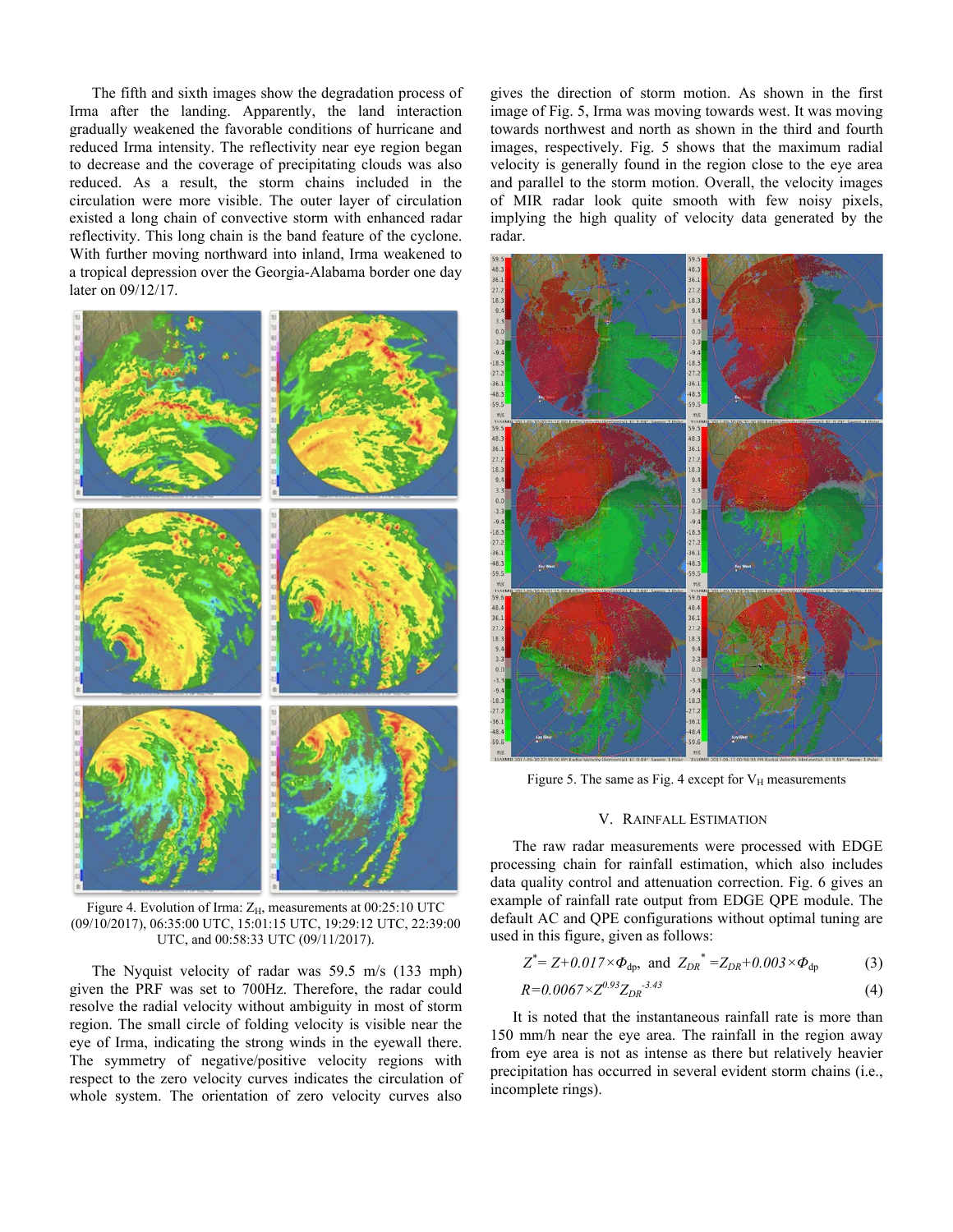

Figure 6. Rainfall estimation using the data shown in Fig. 3

Fig. 7 shows two examples of time series of hourly rainfall measurements by radar and rain gauges. To pair the radargauge measurements, the radar data from 3 rays  $\times$  5 gates grids centered at the gauge location were sorted out and their median value was calculated to represent the radar observation at the gauge site. The instantaneous QPE results are hourly rainfall (equivalent to rainfall rate) estimated from the radar data with 0.5-min update interval. The hourly accumulation is the 60-min averaged instantaneous results.



Figure 7. Examples of hourly rainfall (mm) measured by radar and rain gauges at sites: "FMGFH" and "HLLBS".

Site "FMGFH" has measured the heaviest rainfall among all the sites within the 180km from radar. According to rain gauge measurements, the maximum hourly rain accumulation was close to 600 mm. Such an extreme precipitation should occur in the central area of hurricane though the hourly rainfall amount was surprisingly high. The radar QPE has a great underestimation for the precipitation there. The mismatched sampling volumes of radar and gauge might be the primary reason for large discrepancy in the rainfall estimation in hurricane core. It is noted that "FMGFH" site is located at 170km away from radar. The radar sampling volume there, especially for considering the data averaging within the 3 rays  $\times$  5 gates grids, is much larger than gauge's. Another reason is that the EDGE QPE algorithm might not be suitable for the extreme rainfall estimation. Furthermore, EDGE sets a default reflectivity threshold (<55 dB) for rainfall estimation and the maximum rainfall could be limited. The sampling volume discrepancy is much reduced for near range sites and the QPE results can be improved. Site "HLLBS" is located at 33.3 km from radar and measured maximum ~120 mm hourly rainfall. As Fig. 7 shows, the radar estimated hourly accumulations well match the gauge measurements at "HLLBS".



Figure 8. Examples of hourly rainfall (mm) measured by radar and rain gauges at sites: "FTLSS" and "FTPCS".



Figure 9. Scatter plot of radar estimated hourly rainfall versus gauge measured hourly rainfall.

Fig. 8 shows the examples from two near range sites "FTLSS" and "FTPCS", which generally measured the moderate or moderate to heavy rain. Their estimated hourly rainfall accumulations also match gauge measurements well.

Fig. 9 shows the scatter plot of hourly rainfall accumulation in terms of radar estimation versus rain gauge measurement. This plot includes data points from all the available radargauge pairs at 182 sites (within 180km away from radar) and at